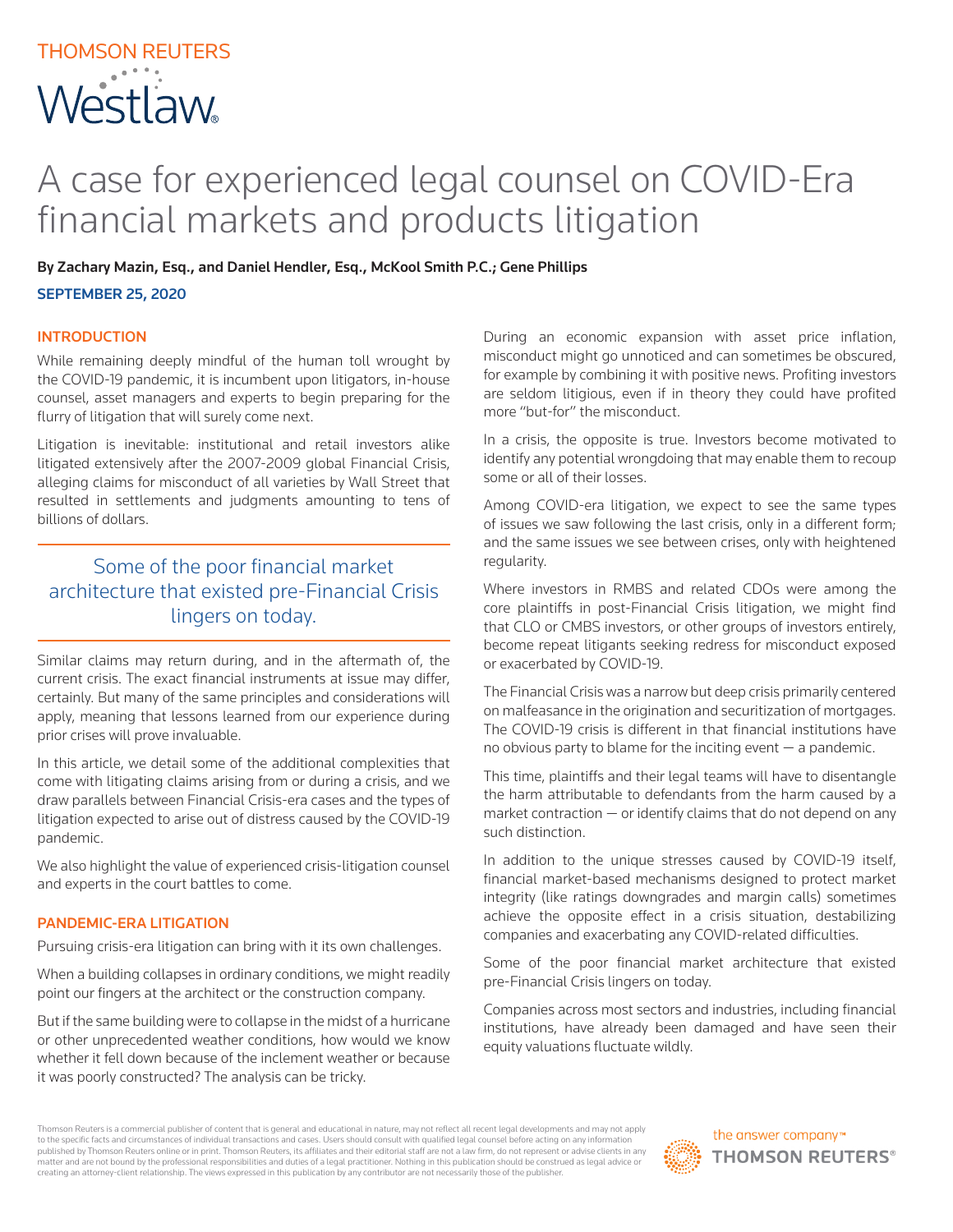On the debt and credit side of the equation, many companies have seen their debt downgraded or their funding costs raised, and some have already defaulted on their debt.

In March, several leveraged entities, including real estate investment trusts ("REITs") such as Invesco Mortgage Capital, MFA Financial, and New York Mortgage Trust failed to meet their margin calls.

MFA (NYSE: MFA), which traded around \$7.50 per share entering March, hit an end-of-day low of \$0.36 on March 24, a drop of roughly 95%. Subsequent difficulties at investment firms including CQS and H2O Asset Management have also garnered the media's attention.

#### HIRING STRONG LITIGATORS

The authors, frequently retained on Financial Crisis-era cases by investor-plaintiffs as lead counsel (in the case of Mazin and Hendler) and in a strategic consulting capacity (in the case of Phillips), can tell you first-hand that much of the wide disparity in outcomes achieved was directly attributable to the strengths or weaknesses of the litigation teams.

In complex financial litigation, where most cases settle, a law firm's ability to maneuver in discovery can determine its client's ultimate settlement outcome.

We watched as many hastily-constructed cases failed to survive early dispositive motions. Arguments made were often emotive rather than analytically sound, leaving experts unable to bridge the gap by providing the support necessary to back up lofty or groundless claims.

On the other hand, better-prepared and more vigorous legal teams achieved handsome verdicts and settlements, in many cases several multiples of those reached by their less-capable counterparts.

In pursuing or defending COVID-era litigation, plaintiffs and defendants will therefore want to hire battle-hardened litigators to represent them — litigators who bring with them a keen appreciation for corporate environments, financial market pressures, and corporate conduct during a crisis.

The most successful litigators in COVID-era financial litigation will be both masters of complex litigation procedure, as well as fluent in the substantive factual issues at play in financial markets.

On the procedural side, the size and stakes of these cases often demand highly technical and extensive fact discovery. In complex financial litigation, where most cases settle, a law firm's ability to maneuver in discovery can determine its client's ultimate settlement outcome.

But the importance of a savvy approach to discovery does not diminish the need for trial expertise. Plaintiff-side financial litigators must also be capable and willing trial lawyers, if only because their adversary is unlikely to be. Clients with capable trial attorneys will feel secure, while the opposing clients will feel the opposite.

As for substantive expertise, each market and submarket in our increasingly specialized economy has its own unique language and dynamics. The best financial litigators invest the time to become fluent in the broader ecosystem of each case.

As leaders in RMBS litigation arising out of the Financial Crisis, we can identify numerous examples of how marrying substantive and procedural expertise yields tangible benefits for investor clients.

One such illustration can be found in the battle among RMBS plaintiffs and defendants over the viability of statistical sampling as a method to prove defendants' liability and damages at trial.

The central question in these cases is whether thousands of loans in the subject RMBS trusts comported with defendants' representations and warranties about those loans' quality and characteristics.

The prospect of investigating and putting on evidence at trial of every single at-issue loan is daunting for both plaintiff and judge alike. That is precisely why RMBS defendants uniformly inveighed against the use of sampling as inconsistent with the contractual repurchase remedy.

But plaintiffs' counsel, backstopped by the right experts and consultants, who maintained faith in its utility, have to date won every battle in the New York State courts (the epicenter of RMBS repurchase litigation) on this issue.

The cost-savings, both in terms of money and time, of investigating and proving breaches in 400 sampled loans versus 5,000 total loans is self-evident.

Law firms like McKool Smith that have been on the front lines of Financial Crisis-era litigation will have a leg-up in the post-COVID era. The disputes we expect to see among the various players in the CMBS space is one such example.

In response to post-2008 RMBS litigation, transactional attorneys adjusted CMBS contracts to defang some of the provisions trustees and investors relied on to seek recourse from banks in the RMBS context.

Though the banks have improved their defenses, litigators steeped in RMBS and CMBS (like us) are already leveraging their expertise to identify opportunities for CMBS investors, and other securitization parties, now facing losses.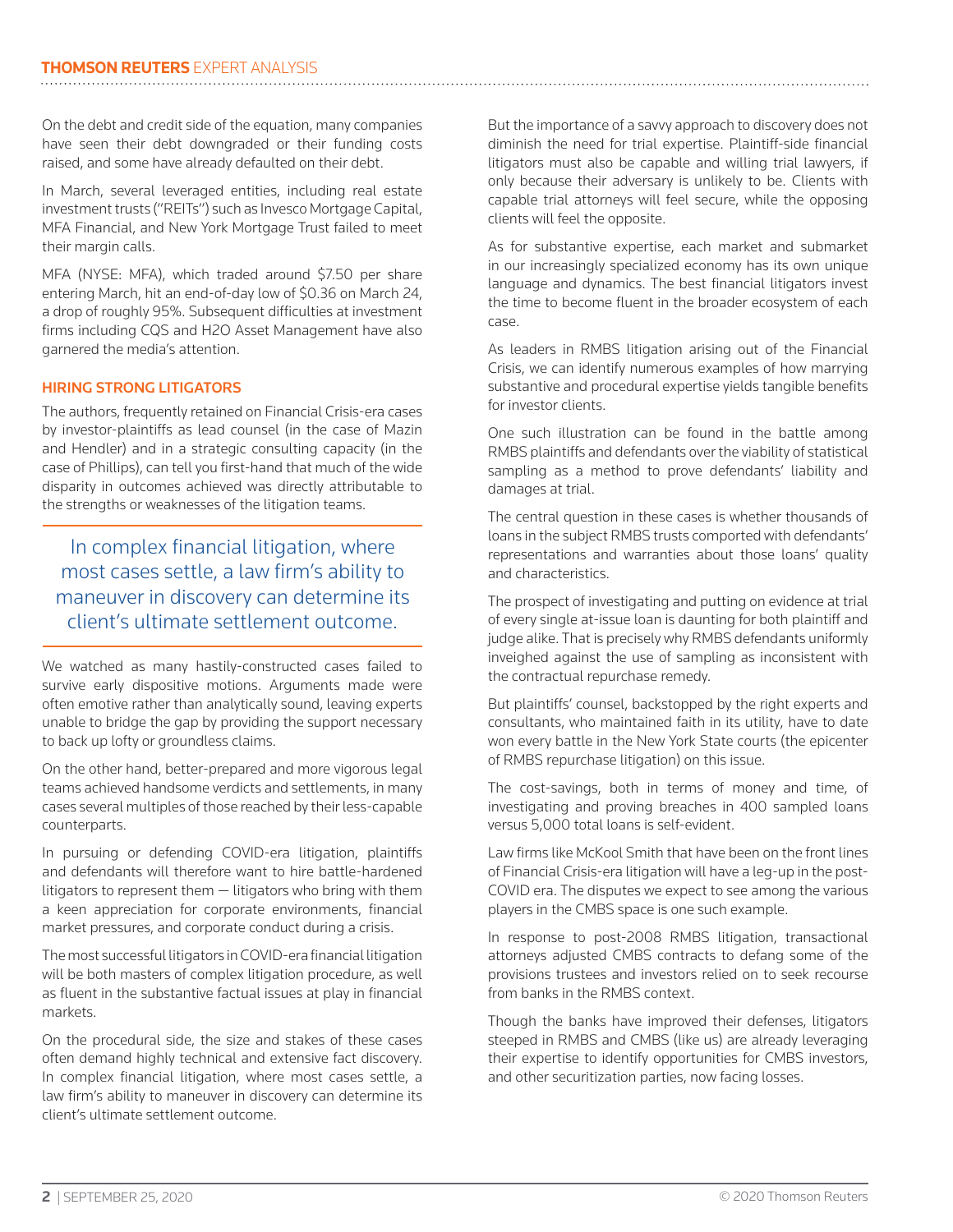#### TAKING ADVANTAGE OF THE SKILLS OF INDUSTRY EXPERTS

Industry experts are often most helpful  $-$  either as strategic consultants alongside legal teams or in complementing the evidence of academic experts — when the practicalities of the situation are more complex or when conduct, best practices, or market norms become important elements for the legal team to analyze.

Crises tend to bring with them complexities that demand attention from market professionals who have experience in real-world applications and market environments.

Under ordinary conditions, scientific experts can apply familiar mathematical models to a set of facts. But in a crisis, analyses like these often fail, both because the "facts" can become murky and the mathematical models can break down.

The looming crisis will expose pre-COVID shortcomings in the construction, marketing, trading, rating, pricing, and sale of financial products to intense scrutiny.

Markets work differently during a crisis, meaning that when some products may generally move in lock-step (or be highly-correlated) in ordinary conditions, they may become uncorrelated or even inversely-correlated during a crisis.

Industry experts understand the nature of the products involved and the dynamics of the markets, not just the theory, enabling them to access a more comprehensive toolkit when analyzing market conditions during a crisis, or when developing models for liability or damages.

Legal teams will want to have experienced industry experts to lean on to understand the practicalities of how financial instruments were created, packaged, marketed, and sold, and what relationships (and duties) exist between and among the various market participants (*e.g.*, the investment banks that structure the assets, the rating agencies that rate the assets, the trustees and other administrative agents that facilitate the transacting in and warehousing of the assets, and the asset managers and other investment funds that purchase them).

One prominent example comes in the requirement to show that damages were causally linked to the alleged misconduct, a challenge that in the context of a crisis often requires the deft touch of an industry expert. So too are industry experts instrumental in establishing reliance.

In the context of class actions, reliance can sometimes be inferred upon a demonstration of market efficiency, but demonstrating that a market efficiently incorporated new information is no mean feat during an inherently volatile crisis.

Even if one can demonstrate efficiency, the separating out of any misconduct-based damages in an event study demands a trained hand, given the overlapping effects of the crisis itself on any real or supposed corrective disclosure.

To press arguments of reliance and damage causation, or to build reliable models or contest their veracity, litigators will need to work with savvy financial market professionals.

To borrow from microfinance pioneer and Nobel Laureate Muhammad Yunus, when tackling a complex problem with a purely theoretical toolkit, one tends to approach it like an academic, with a *bird's eye view*.

Having the right industry experts available to address or interpret complex events adds the *worm's eye view*, which can make all the difference.

#### CLOSING REMARKS

The looming crisis will expose pre-COVID shortcomings in the construction, marketing, trading, rating, pricing, and sale of financial products to intense scrutiny.

Faulty disclosures (or omissions), including any failures to accurately describe the true nature of the investments or the risks involved, will also be subjected to a focused lens.

Any potential for self-dealing may similarly garner increased attention, as will any unconsented-to risk-taking by financial advisers — especially to the degree that their clients' monies, subjected to crisis-era underperformance, had been earmarked for investment in low-risk assets or opportunities.

It will not always be clear to the untrained eye whether damages were caused by misconduct or by a significant correction in financial or economic market conditions.

This line is sometimes fine, and even more so in a crisis, which creates a compelling need for litigants to seek out high quality representation as they seek to separate the stronger claims from the weaker ones (on the plaintiff side) and to assert solid grounds for dismissing the weaker claims (on the defense side).

While post-COVID financial litigation is likely to take on different forms than the post-Financial Crisis litigation, the fundamentals will remain the same. The litigators that prevailed in the prior wave of crisis litigation will define the next wave, and are already preparing to do so.

#### *This article was published on Westlaw Today on September 25, 2020.*